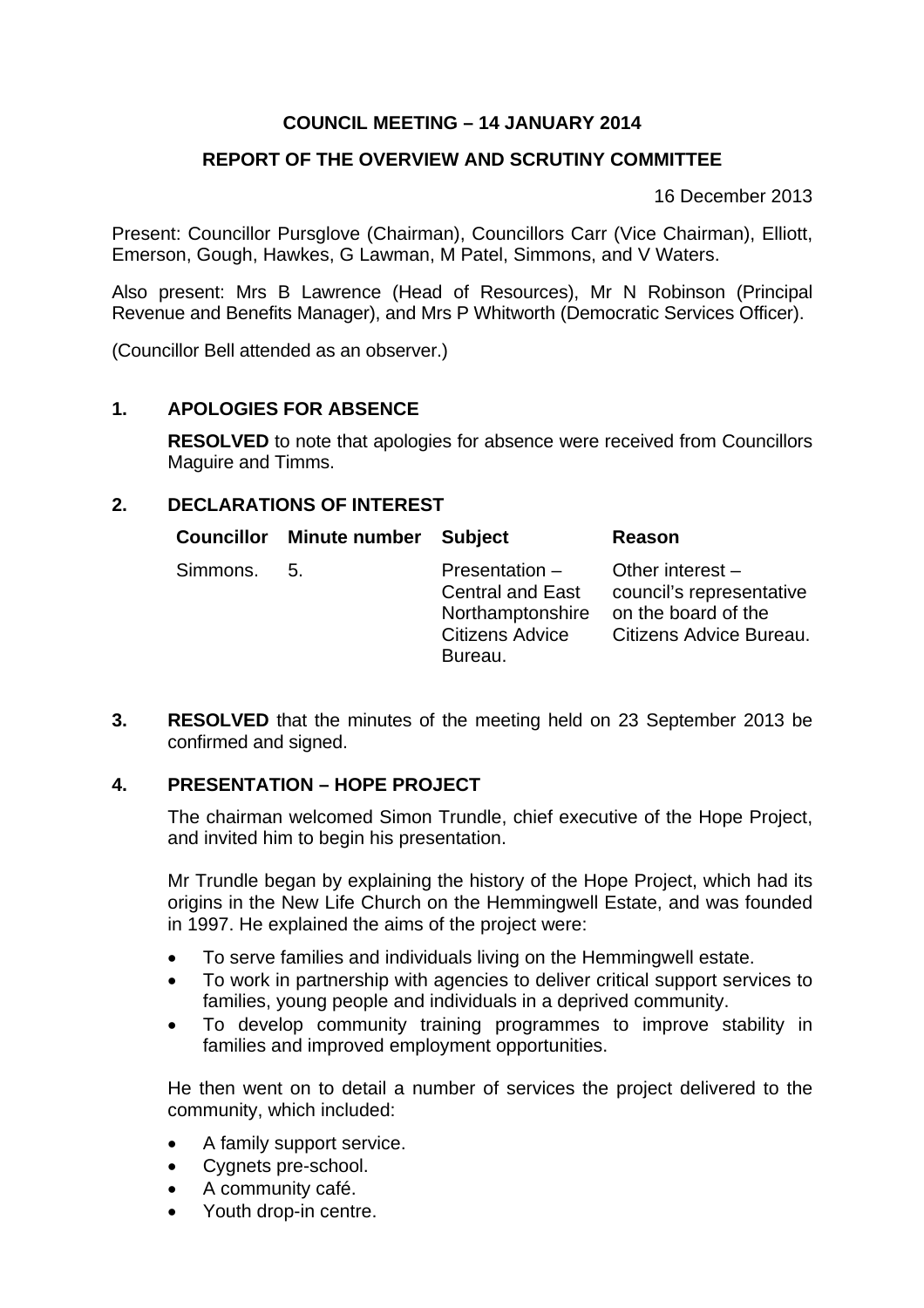- Adult learning centre.
- Hobby groups.
- Music studio.

Mr Trundle showed members of the committee a number of photographs to illustrate the transformation of two buildings used by the project. The first showed the former Swallow Pub, which was derelict and had a history of criminal activity, and now housed the modern community café, pre-school, adult and youth training facilities, drop-in centre, a community meeting room and administration offices.

He explained that the transformation project cost £320,000, including £150,000 to purchase the lease, and that funding had come from the borough council, the county council, the East Midlands Development Agency, the lottery, and £112,000 from the New Life Church Trust. The building was renamed The Well and opened in June 2007.

The second project was the redevelopment of the estate's run-down community centre, which had suffered from vandalism and was underused. It was now a multi-purpose facility, offering skills training and a community hall. Mr Trundle explained that the centre could now import basic skills training to allow people to take the first steps on the road to further training and employment.

He detailed the costs of the community centre conversion, which totalled £326,000, and the annual running costs, which were £68,000. He explained that income from the centre was £44,000, and that even with a grant from the borough council of £12,000, the centre ran at a loss of £12,000 a year. This shortfall was currently being met by the project's reserves and fundraising.

Mr Trundle concluded his presentation by describing the results of the project in the sixteen years it had been running, and explaining some of the risks faced in the future. The results included:

- An increase in community pride.
- Adults and young people accessing training on their doorstep.
- Community ownership of the project.
- Footfall of 25,000.
- 386 individuals supported in 2013.

The risks included:

- Withdrawal of funding, which would lead to the closure of the community and skills centre.
- Increasing needs and demand.
- Staying focussed on the original vision of serving the Hemmingwell estate.
- Needing to bring in new volunteers and a new chief executive as Mr Trundle was stepping down in the near future.

The chairman thanked Mr Trundle for his presentation. He said that he appreciated the personal effort Mr Trundle had made and that the results of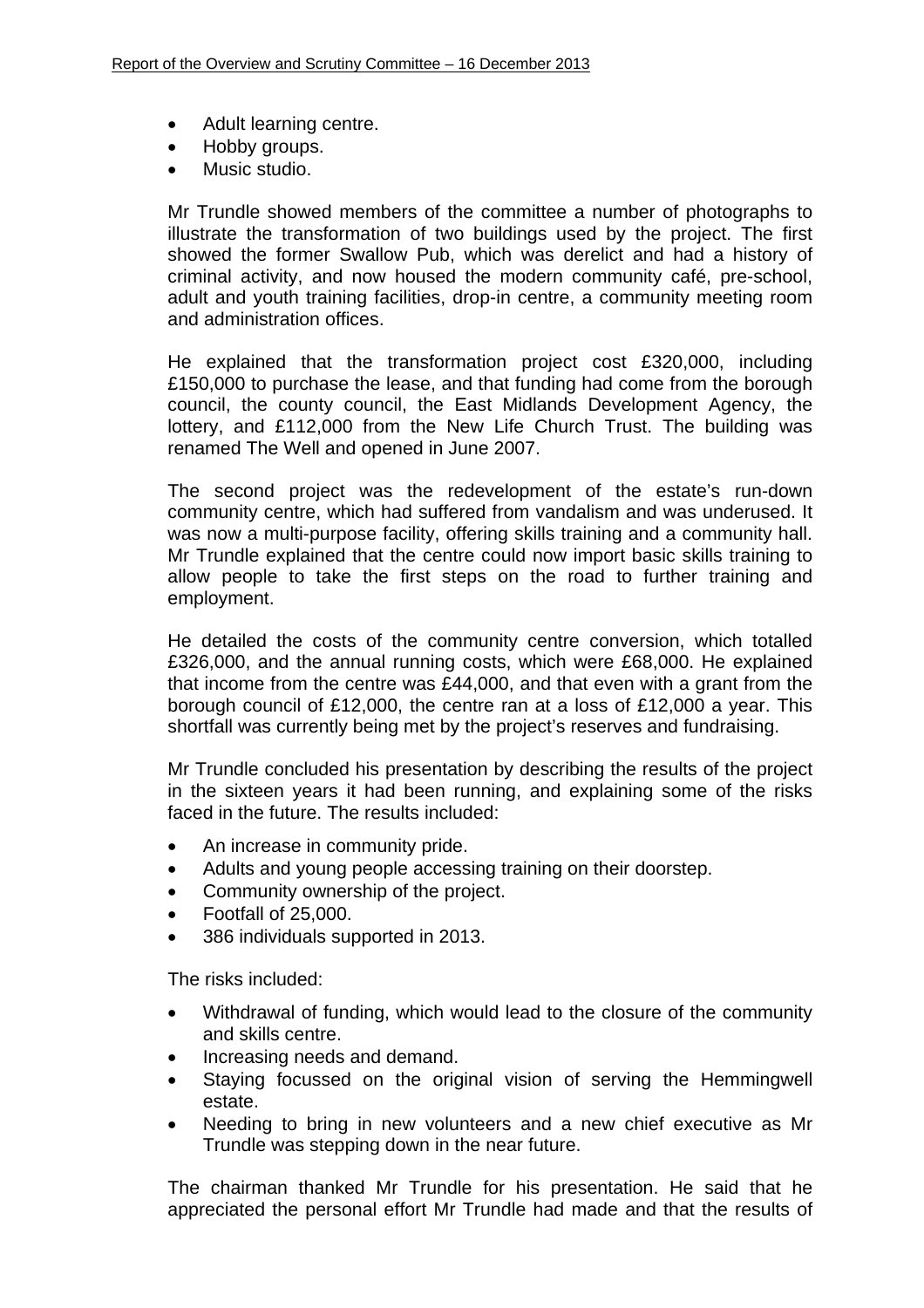the project were a testament to his leadership. He wished him well in the future.

The chairman then invited members to ask questions.

Members asked about services for people not in employment, education or training (NEETs) and enquired about the lottery-funded Talent Match, which supports young people into work, and whether they operated from the Hope Project's premises or could be approached for a grant. Mr Trundle replied that they were in discussions with Talent Match but they funded new initiatives rather than established ones. He added that Apprentice Supermarket had begun work with local NEETs at the Hope Project.

Members also asked about the project's plans for the future and whether they were likely to expand or increase their income. Mr Trundle replied that they were looking to expand the pre-school, as demand was increasing and it was a source of income. He also mentioned that the project was trying to secure funding for a sports hall, which could be a further source of income.

Members reiterated the chairman's comments about the contribution and achievements of Mr Trundle and his team, and said that the work of the project had been fundamental in the reduction in crime and that people were now happy to be housed on the estate. They commented that it was important the impetus wasn't lost once Mr Trundle stepped down as chief executive. Mr Trundle confirmed that when the project started in 1997 there was no community engagement but now there was significant ownership of the work of the project and very little vandalism. He explained the project was actively looking for a replacement chief executive, and was hoping that the role would be taken on a volunteer basis to save salary costs.

The chairman thanked Mr Trundle for his presentation. Members asked that it be reflected in the minutes that the importance of the work of the Hope Project, and in particular the work they were doing with NEETs, be given consideration by the Resources Committee when allocating community grants.

**RESOLVED** that the presentation be noted.

#### **5. PRESENTATION – CENTRAL AND EAST NORTHAMPTONSHIRE CITIZENS ADVICE BUREAU**

The chairman welcomed Martin Lord, chief executive of the Central and East Northamptonshire Citizens Advice Bureau, and invited him to begin his presentation.

Mr Lord began by explaining that the Central and East Northamptonshire Citizens Advice Bureau had been formed by the merger of Northampton and District CAB and Nene Valley CAB.

He explained the aims of the organisation were to provide the advice people need for the problems they face, and to improve the policies and practices that affect people's lives.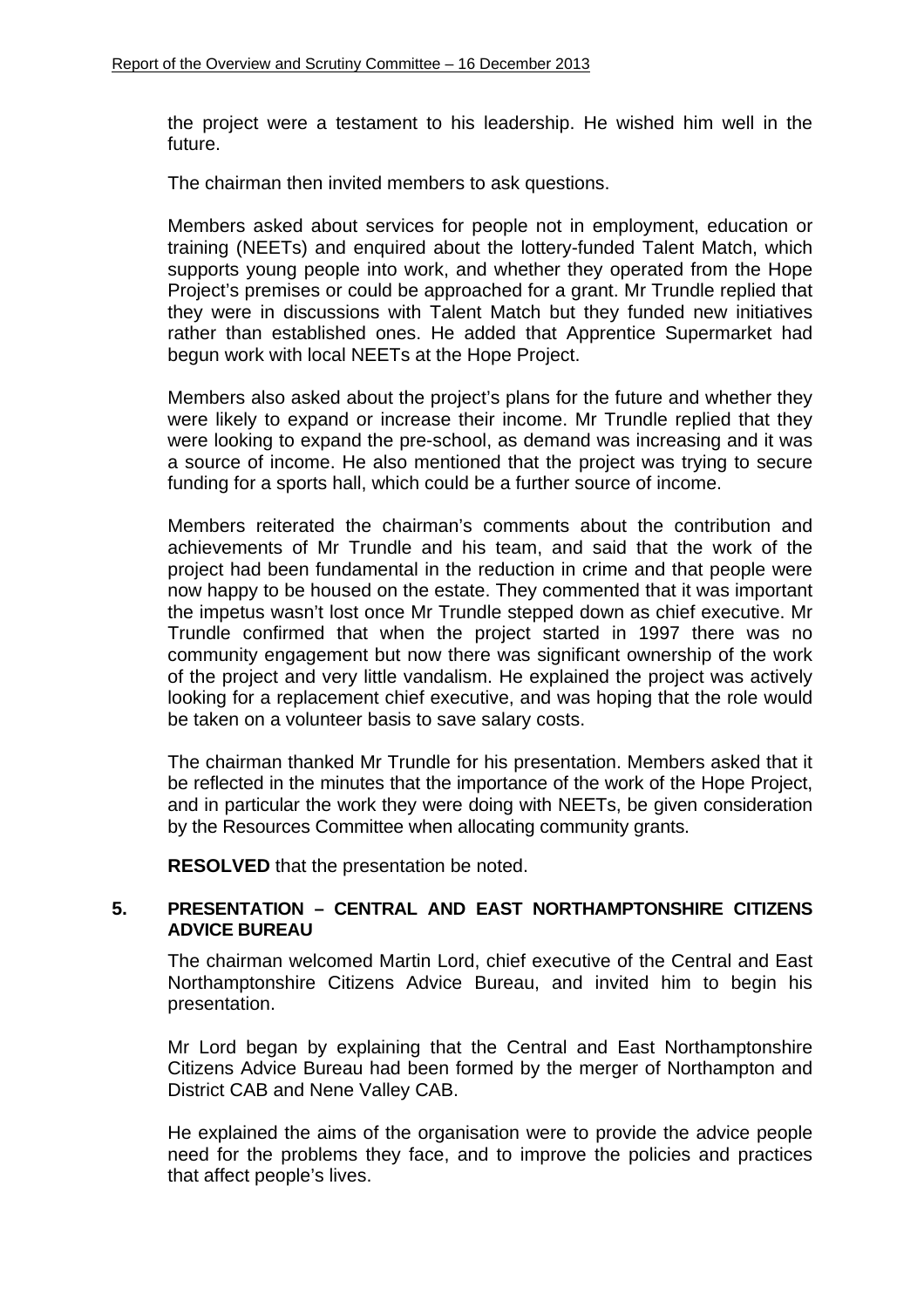He also explained the principles of the organisation were that it was free, independent, confidential and impartial.

Mr Lord then shared some statistics regarding the types of issues that people approached the organisation with, showing that problems around benefits had increased over the past year. Other problem areas of debt, housing and employment had stayed at a similar level to the previous year. Demographic data was also shared with the committee, illustrating the gender, ethnic origin, age and disability of those that accessed the organisation's services.

Mr Lord explained that the organisation had 32 volunteers, four paid staff, and one manager, shared across the organisation's two sites. Back office administration services were also shared.

Mr Lord concluded his presentation with a brief run down of the organisation's principal funders, which included the borough council, the Legal Aid Agency, Macmillan, Advice Services Transition Fund, the Department for Energy and Climate Change, and the Department for Business Innovation and Skills. He also shared two case studies with the committee, to illustrate the type and amount of help the organisation offered to individuals.

The chairman thanked Mr Lord for his presentation and invited members to ask questions.

Members requested clarification around the role the organisation played in trading standards services. A member mentioned that when contacting trading standards at the county council, he was told that he needed to speak to the CAB.

Mr Lord explained that there was a difference between the national Citizens Advice Bureau and the local bureaus. The national organisation was a charity in its own right and provided the branding and name for the local bureaus, which were also individual charities. The national organisation was able to provide its own services and that included a consumer services contact centre, which provided general trading standards advice. Enforcement of trading standards would be the responsibility of the county council.

Members also asked about the accessibility of the organisation, as they had received comments it could be difficult to get an appointment. Mr Lord said that they had seen more clients in the last year than in previous years, which showed the service was more accessible, but he acknowledged there were still issues. He explained that 97% of the population know about the CAB and it was often the first port of call, meaning that they were hugely over subscribed. He said that the appointments tended to be booked no more than 2-3 weeks in advance.

Members then asked Mr Lord if clients were ever referred to the CAB directly from the council. Mr Lord replied that there was a mechanism for direct referrals, and they did receive some, but he would be happy to have more as a referral meant that the client's needs were already identified. He pointed out that councillors were also able to refer their constituents directly.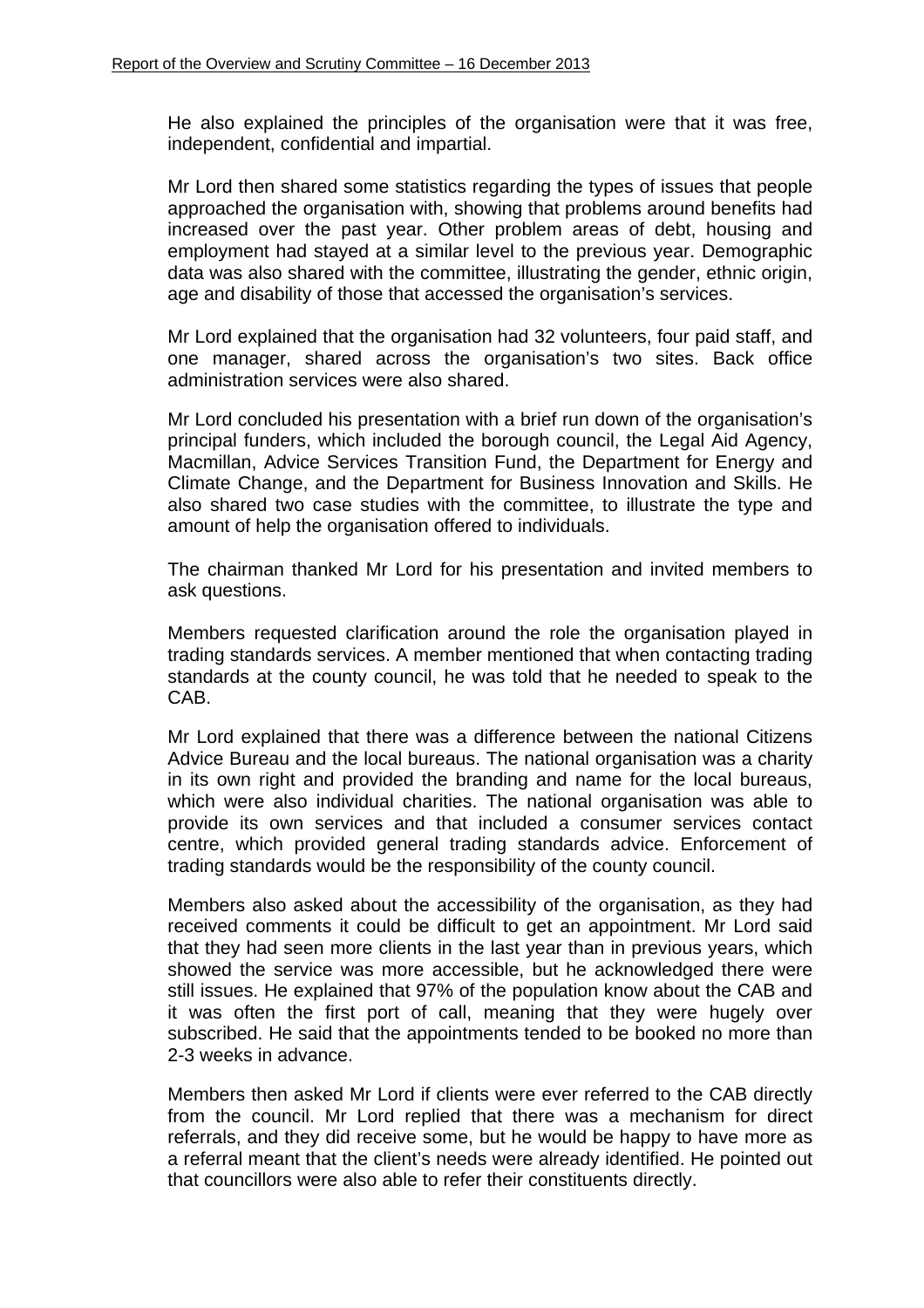Members also asked what association and relationship the CAB had with Support Wellingborough. Mr Lord replied that they had a cordial relationship with Support Wellingborough, led by Wellingborough Homes, and that as Wellingborough Homes had a contractual relationship with Community Law Service they didn't refer to the CAB. He added that although there weren't direct referrals, he wouldn't know about whether or not Support Wellingborough signposted people to the CAB.

Members asked that the results of monitoring meetings with organisations in receipt of council funding be circulated to all members. The chairman confirmed that a members' briefing note would be circulated in due course.

**RESOLVED** that the presentation be noted.

### **6. COMPLIMENTS, COMMENTS AND COMPLAINTS AND FREEDOM OF INFORMATION PERFORMANCE – 1 APRIL 2013 TO 30 SEPTEMBER 2013**

The annexed circulated report of the Head of Resources was received to inform the committee of the council's performance, including Wellingborough Norse, during the first half of the year in handling customer feedback and requests for information. The report also included complaints that had been referred to the Local Government Ombudsman.

Appended to the report was detailed information on compliments, comments and complaints received by the council, as well as the numbers of Freedom of Information and Environmental Information Regulation requests received.

The report showed that for the period 1 April 2013 to 30 September 2013, a total of 29 compliments and 27 comments had been received.

During the same period, the council had received 45 complaints, of which 96% were responded to in full within 12 days. Of the 45 complaints received, 26 (58%) were not upheld whereas others involved lessons being learned and appropriate action taken.

For the same period in 2012-13, 82 complaints had been received, of which 95% were responded to within target. The report suggested reasons for the significant decrease between 2012-13 and 2013-14, which included the better weather during the summer compared to that of 2012 which particularly impacted on grounds maintenance and the level of complaints in relation to that. Other considerations included the fact that 2012 saw a number of national events celebrated locally, such as the Olympic Torch relay and Golden Jubilee, which in turn generated more customer feedback.

During the period covered by the report, the council received six cases from the Ombudsman. Two of those were premature complaints, whereby the Ombudsman considered the council had not been given reasonable opportunity to investigate and reply to the complainant. The remaining four were not investigated by the Ombudsman for the reasons set out in the report.

The report also detailed requests for information, and showed that during the first half of the year the council received 233 requests for information under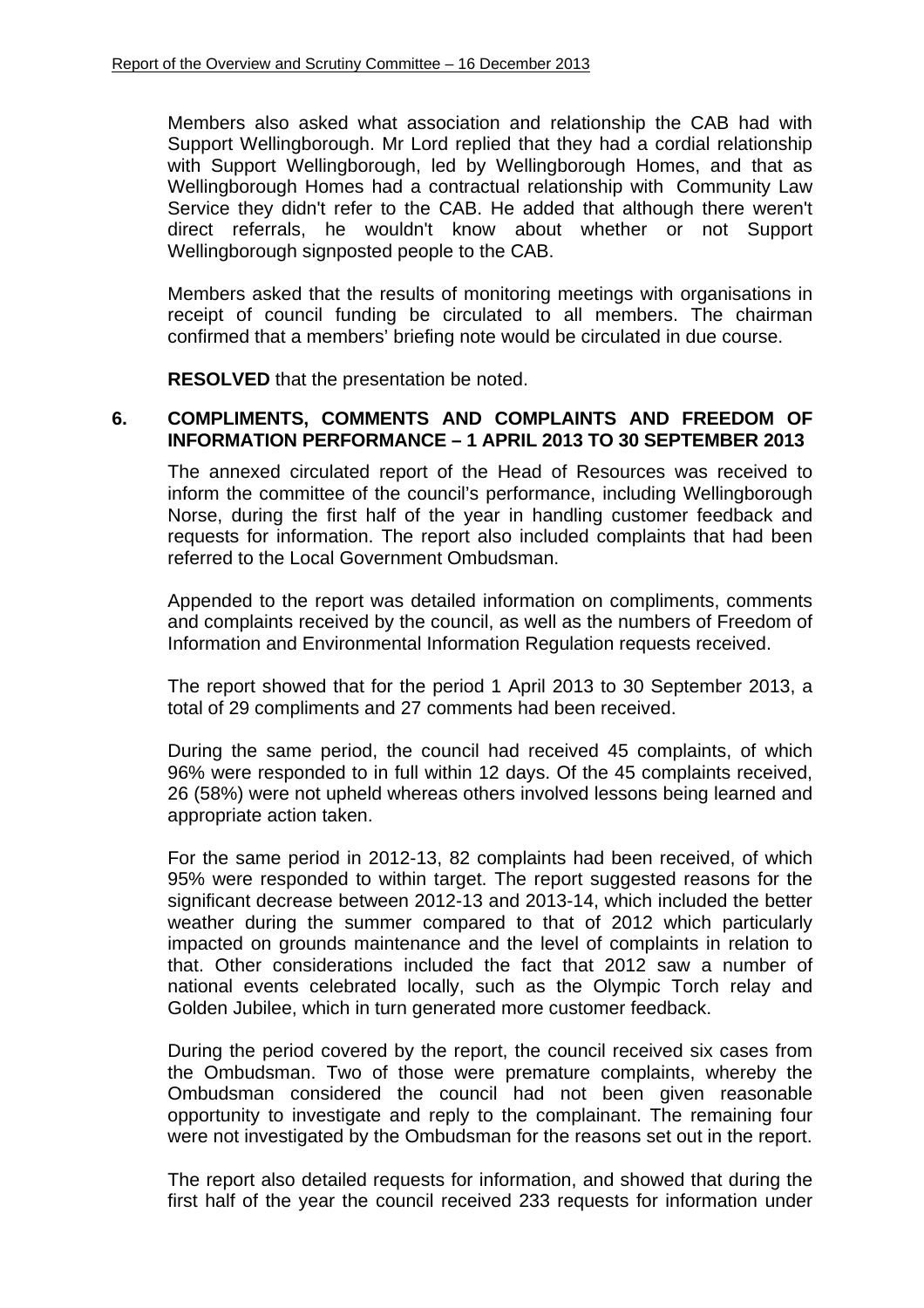the Freedom of Information Act, 30 requests for information under Section 29 of the Data Protection Act, and 185 requests under the Environmental Information Regulations, making a total of 448. There was one Data Subject Access request. Of the 448 requests received, 443 (99%) were completed within the statutory 20 day working deadline.

For the same period in 2012-13, 359 requests for information had been received. The report explained that in response to the continuing increase in requests, officers were now beginning to publish information on the council's website, particularly where there are routine requests of the same or a similar nature.

The chairman commented that he was impressed with the content of the report, and in particular how few cases were referred to the Ombudsman, and asked that his comments be passed back to officers.

Members then raised the issue of complaints that had been received about personal paperwork going astray after being returned by the council, and asked how it was sent back. The Principal Revenue and Benefits Manager replied that personal paperwork needed for benefit claims was sent back by second class post, and not recorded delivery. He added that because there was a small risk that paperwork could go astray in the postal system, people were encouraged to drop paperwork off in person and wait for it to be copied and returned.

**RESOLVED** that report be noted.

### **7. REVIEW OF COUNCIL TAX AND HOUSING BENEFIT OVERPAYMENTS COLLECTION POLICY**

The annexed circulated report of the Principal Revenue and Benefits Manager was received to inform members of the collection policy in relation to council tax, with regard to those in receipt of council tax support (CTS), and also collection of housing benefit overpayments.

The Principal Revenue and Benefits Manager explained that members had requested details of the revenue collection policy and the procedures in operation for the recovery of debt, including the policy for those in receipt of CTS, and the report was in response to that request.

Appended to the report were details of the council tax recovery policy, including the timings employed to full charge payers and alternative timings for CTS recipients paying 8.5% of their council tax charge for the first time, as well as details of the housing benefit recovery policy.

The report explained that the collection of council tax is a statutory service and the options available to the council for recovery are defined in regulation. The government had changed the way council tax benefit was funded in the 2012-13 financial year, which meant that for the first time working-age people previously in receipt of full council tax benefit were expected to contribute 8.5% towards their council tax charge.